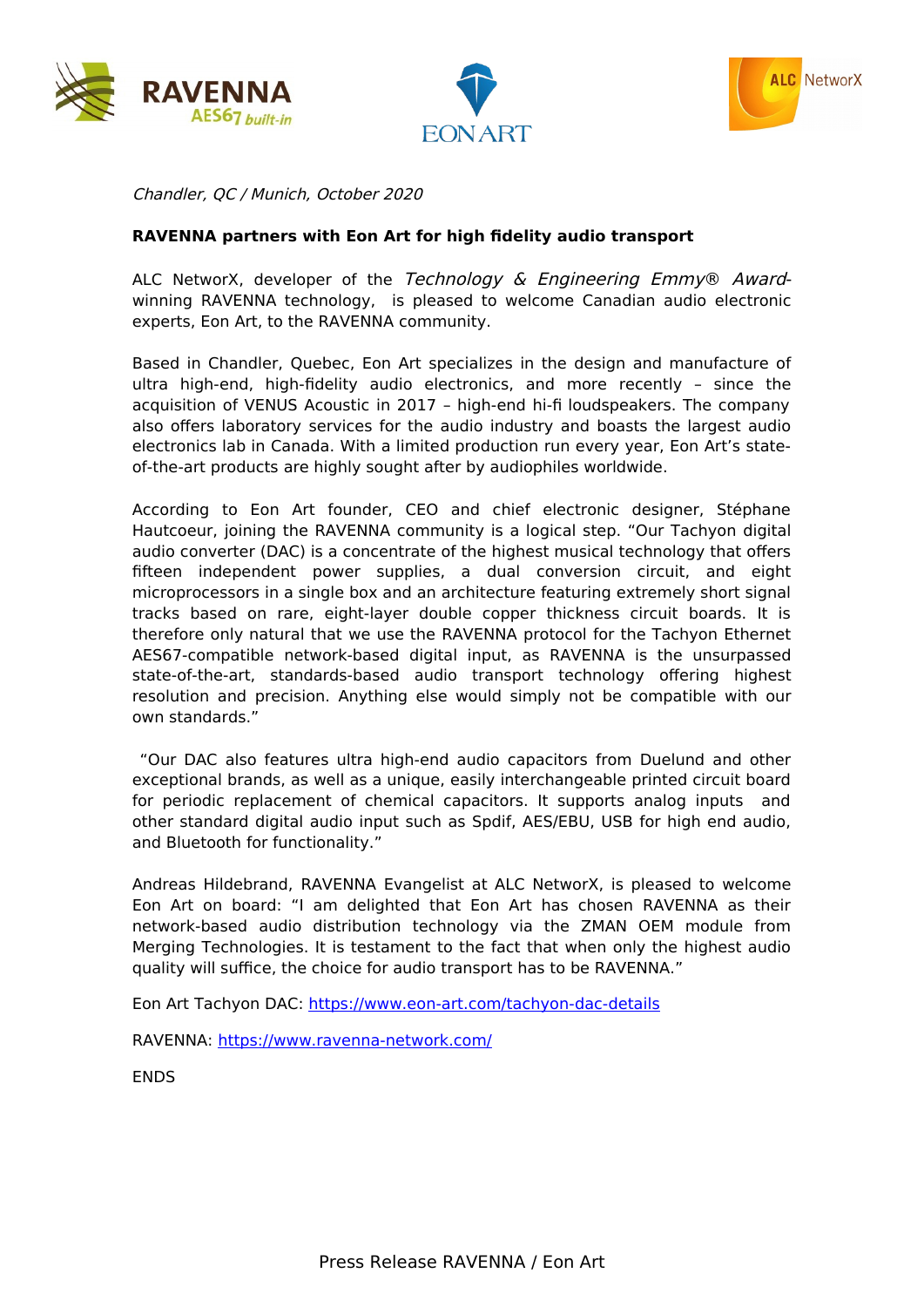





## **About Eon Art:**

Eon Art is a Canadian manufacturer of high end amplifiers, converters and loudspeakers. The company, led by M. Stéphane Hautcoeur, was the very first to modernize and formalize research and development methods for audio electronics using a process of complete optimization by scientific supercomputers for circuit design.

Eon Art has a philosophy of being technology-agnostic and simply using the best technology available for every stage of a product. The aim is to remain true to the signal and not to inject any sonic traits of their own. And finally, they aim to make reliable, environmentally friendly products that will last fifty years or longer.

Eon Art has been delivering OEM engineering and production services since 2008. In 2017 they merged with VENUS Acoustic, a speaker manufacturer that has a history dating back to the early 2000s designing and assembling loudspeakers that were exported to France, Spain, Germany and the Caribbean, with design patents. A milestone was reached in 2019 with the launch of their Quark amplifier, which is one of the best in the world according to journalists and users.

Eon Art Canada will soon launch in collaboration with Ocean Marine, the first real marine ultra high end sound system for superyachts. The company also has a partnership with Oracle Audio Technologies, who manufacture the casings for their electronics. They have recently announced new partnerships with Merging Technologies, whom they selected for the design of the Ethernet digital input stage circuit of their ultra high-end Tachyon DAC, and with ALC NetworX as developers of the high performance AoIP transport technology.

## **About RAVENNA:**

RAVENNA is a technology for real-time distribution of audio and other media content in IP-based network environments. Utilizing standardized network protocols and technologies, RAVENNA can operate on existing network infrastructures. RAVENNA is designed to meet the strict requirements of the pro audio market featuring low latency, full signal transparency and high reliability.

While primarily targeting the professional broadcast market, RAVENNA is also suitable for deployment in other pro audio market segments like live sound, fixed installations, and recording. Possible fields of application include (but are not limited to) in-house signal distribution in broadcasting houses, theaters, concert halls and other fixed installations, flexible setups at venues and live events, OB van support, inter-facility links across WAN connections and production & recording applications.

Unlike most other existing networking solutions, RAVENNA is an open technology standard with no proprietary licensing policy. RAVENNA is fully compatible with the AES67 and ST2110 standards. Liaisons with standards organizations and industry alliances (e.g. AES, AIMS, AMWA, SMPTE and others) ensure the close alignment of RAVENNA technology with current industry trends.